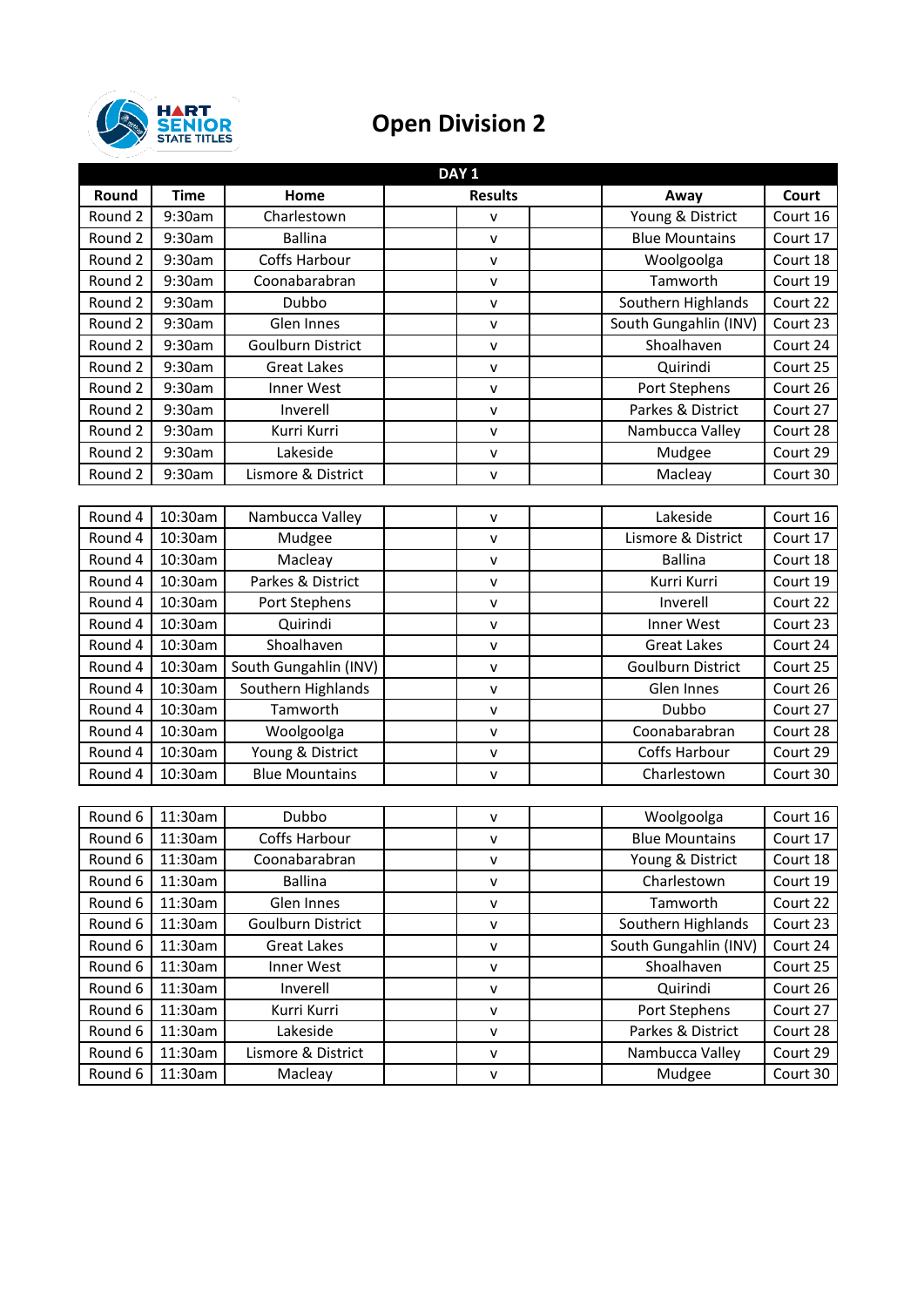| Round 8  | 12:30pm            | Quirindi                 | v            | Kurri Kurri              | Court 16 |
|----------|--------------------|--------------------------|--------------|--------------------------|----------|
| Round 8  | 12:30pm            | Nambucca Valley          | v            | Macleay                  | Court 17 |
| Round 8  | 12:30pm            | Parkes & District        | $\mathsf{v}$ | Lismore & District       | Court 18 |
| Round 8  | 12:30pm            | Port Stephens            | $\mathsf{v}$ | Lakeside                 | Court 19 |
| Round 8  | 12:30pm            | Mudgee                   | v            | <b>Ballina</b>           | Court 22 |
| Round 8  | 12:30pm            | Shoalhaven               | v            | Inverell                 | Court 23 |
| Round 8  | 12:30pm            | South Gungahlin (INV)    | v            | Inner West               | Court 24 |
| Round 8  | 12:30pm            | Southern Highlands       | v            | <b>Great Lakes</b>       | Court 25 |
| Round 8  | 12:30pm            | Tamworth                 | v            | <b>Goulburn District</b> | Court 26 |
| Round 8  | 12:30pm            | Woolgoolga               | $\mathsf{v}$ | Glen Innes               | Court 27 |
| Round 8  | 12:30pm            | Young & District         | v            | Dubbo                    | Court 28 |
| Round 8  | 12:30pm            | <b>Blue Mountains</b>    | v            | Coonabarabran            | Court 29 |
| Round 8  | 12:30pm            | Charlestown              | v            | Coffs Harbour            | Court 30 |
|          |                    |                          |              |                          |          |
| Round 10 | 1:30pm             | <b>Great Lakes</b>       | v            | Tamworth                 | Court 16 |
| Round 10 | 1:30pm             | Coonabarabran            | v            | Charlestown              | Court 17 |
| Round 10 | 1:30pm             | Dubbo                    | $\mathsf{v}$ | <b>Blue Mountains</b>    | Court 18 |
| Round 10 | 1:30pm             | Glen Innes               | v            | Young & District         | Court 19 |
| Round 10 | 1:30pm             | <b>Goulburn District</b> | v            | Woolgoolga               | Court 22 |
| Round 10 | 1:30pm             | <b>Ballina</b>           | $\mathsf{v}$ | Coffs Harbour            | Court 23 |
| Round 10 | 1:30 <sub>pm</sub> | Inner West               | v            | Southern Highlands       | Court 24 |
| Round 10 | 1:30pm             | Inverell                 | v            | South Gungahlin (INV)    | Court 25 |
| Round 10 | 1:30pm             | Kurri Kurri              | $\mathsf{v}$ | Shoalhaven               | Court 26 |
| Round 10 | 1:30pm             | Lakeside                 | $\mathsf{v}$ | Quirindi                 | Court 27 |
| Round 10 | 1:30pm             | Lismore & District       | v            | Port Stephens            | Court 28 |
| Round 10 | 1:30pm             | Macleay                  | v            | Parkes & District        | Court 29 |
| Round 10 | 1:30pm             | Mudgee                   | v            | Nambucca Valley          | Court 30 |
|          |                    |                          |              |                          |          |
| Round 12 | 2:30pm             | Southern Highlands       | v            | Inverell                 | Court 16 |
| Round 12 | 2:30pm             | Parkes & District        | $\mathsf{v}$ | Mudgee                   | Court 17 |
| Round 12 | 2:30pm             | Port Stephens            | $\mathsf{v}$ | Macleay                  | Court 30 |
| Round 12 | 2:30pm             | Quirindi                 | v            | Lismore & District       | Court 29 |
| Round 12 | 2:30 <sub>pm</sub> | Shoalhaven               | $\mathsf{v}$ | Lakeside                 | Court 28 |
| Round 12 | 2:30pm             | South Gungahlin (INV)    | v            | Kurri Kurri              | Court 27 |
| Round 12 | 2:30pm             | Nambucca Valley          | $\mathsf{v}$ | <b>Ballina</b>           | Court 26 |
| Round 12 | 2:30pm             | Tamworth                 | $\mathsf{V}$ | Inner West               | Court 25 |
| Round 12 | 2:30pm             | Woolgoolga               | v            | <b>Great Lakes</b>       | Court 24 |
| Round 12 | 2:30pm             | Young & District         | v            | <b>Goulburn District</b> | Court 23 |
| Round 12 | 2:30 <sub>pm</sub> | <b>Blue Mountains</b>    | $\mathsf{V}$ | Glen Innes               | Court 22 |
| Round 12 | 2:30pm             | Charlestown              | $\mathsf{V}$ | Dubbo                    | Court 21 |
| Round 12 | 2:30pm             | Coffs Harbour            | $\mathsf{V}$ | Coonabarabran            | Court 20 |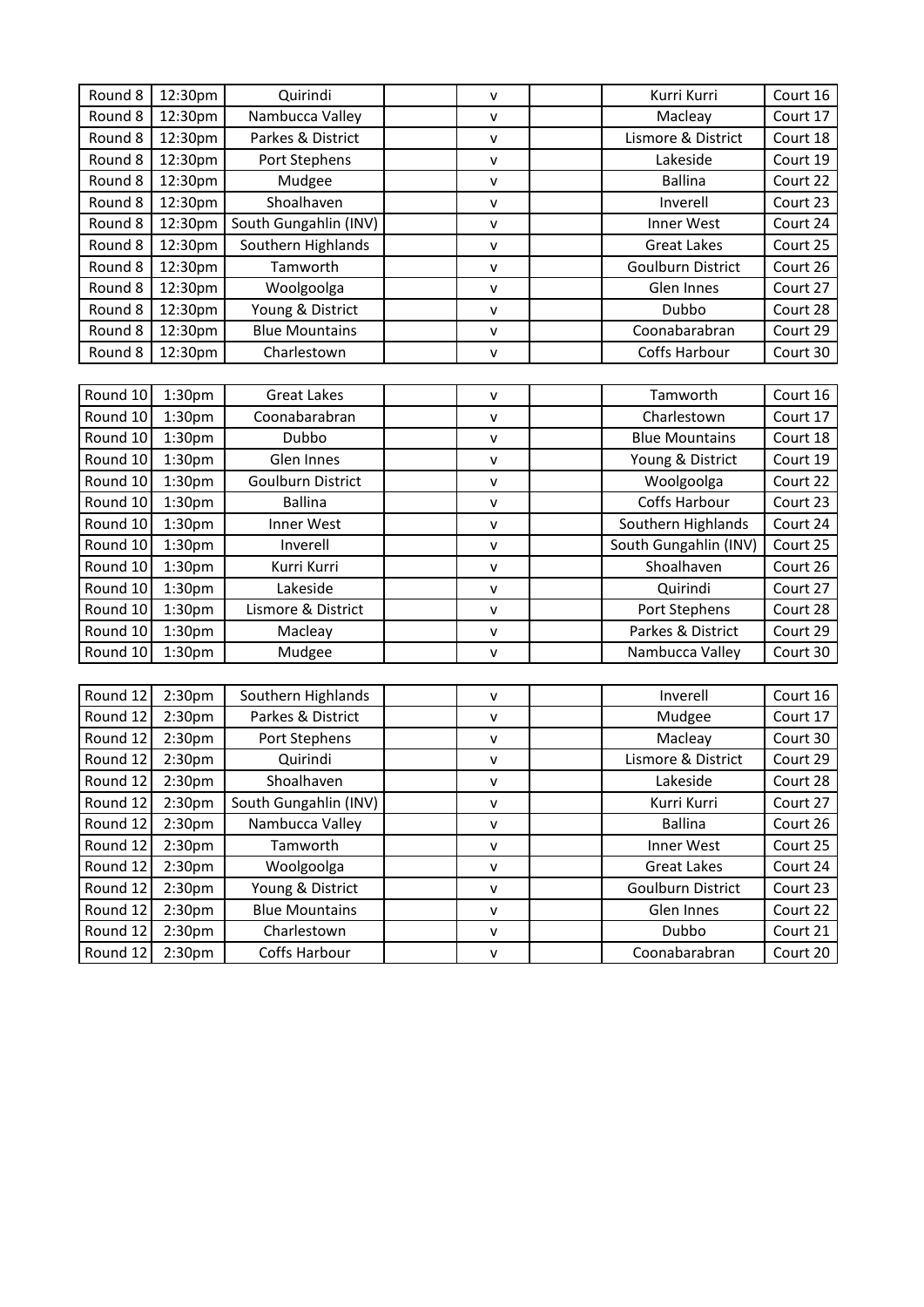| Round 14 | 3:30 <sub>pm</sub> | Kurri Kurri        | v | Southern Highlands    | Court 16 |
|----------|--------------------|--------------------|---|-----------------------|----------|
| Round 14 | 3:30 <sub>pm</sub> | <b>Dubbo</b>       | v | Coffs Harbour         | Court 17 |
| Round 14 | 3:30 <sub>pm</sub> | Glen Innes         | v | Charlestown           | Court 18 |
| Round 14 | 3:30 <sub>pm</sub> | Goulburn District  | v | <b>Blue Mountains</b> | Court 19 |
| Round 14 | 3:30 <sub>pm</sub> | Great Lakes        | v | Young & District      | Court 22 |
| Round 14 | 3:30 <sub>pm</sub> | Inner West         | v | Woolgoolga            | Court 23 |
| Round 14 | 3:30 <sub>pm</sub> | Inverell           | v | Tamworth              | Court 24 |
| Round 14 | 3:30 <sub>pm</sub> | <b>Ballina</b>     | v | Coonabarabran         | Court 25 |
| Round 14 | 3:30 <sub>pm</sub> | Lakeside           | v | South Gungahlin (INV) | Court 26 |
| Round 14 | 3:30 <sub>pm</sub> | Lismore & District | v | Shoalhaven            | Court 27 |
| Round 14 | 3:30 <sub>pm</sub> | Macleay            | v | Quirindi              | Court 28 |
| Round 14 | 3:30 <sub>pm</sub> | Mudgee             | v | Port Stephens         | Court 29 |
| Round 14 | 3:30 <sub>pm</sub> | Nambucca Valley    | v | Parkes & District     | Court 30 |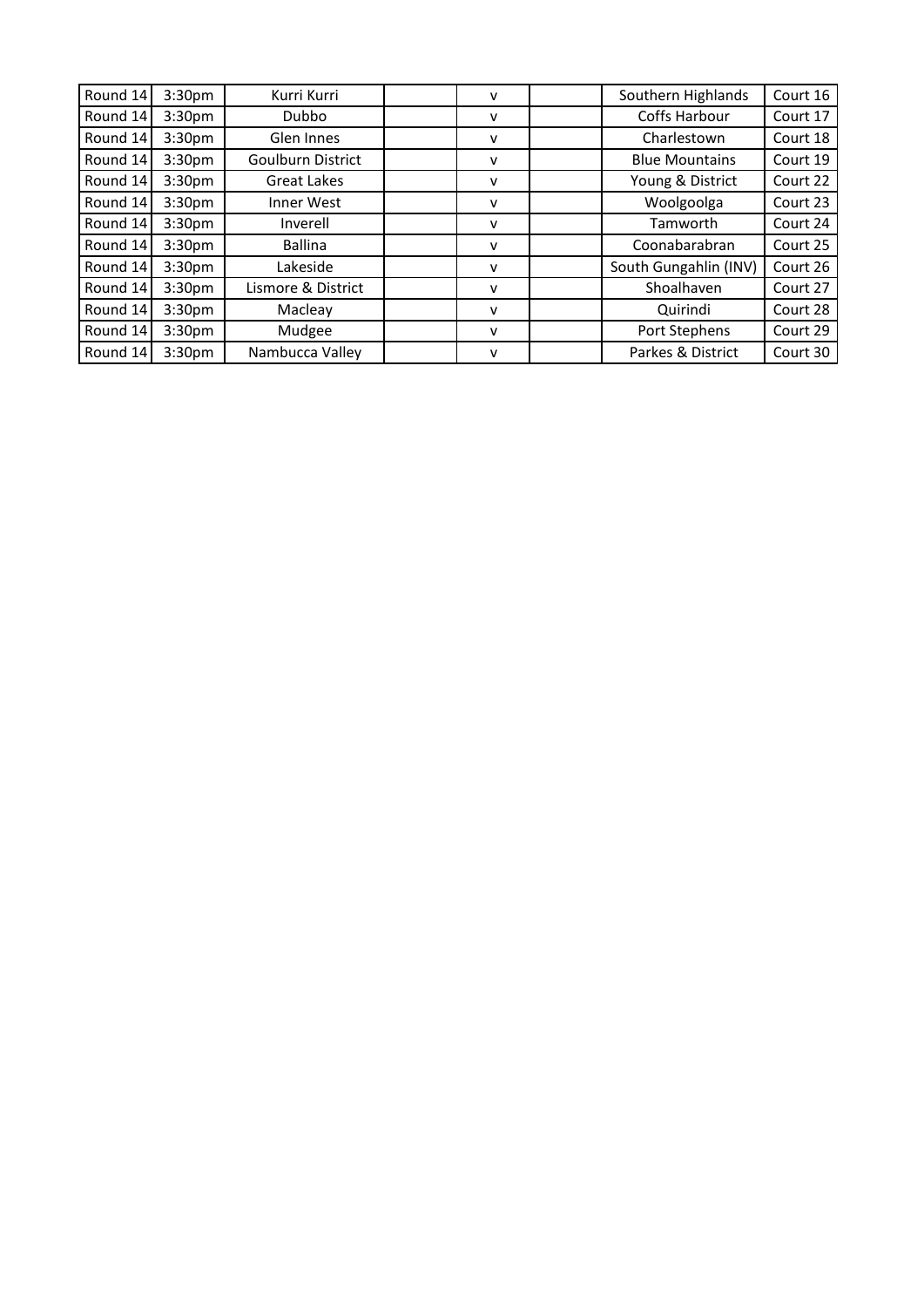| DAY <sub>2</sub> |         |                          |              |                          |          |
|------------------|---------|--------------------------|--------------|--------------------------|----------|
| Round 16         | 9:00am  | Young & District         | $\mathsf{v}$ | Inner West               | Court 16 |
| Round 16         | 9:00am  | Port Stephens            | v            | Nambucca Valley          | Court 17 |
| Round 16         | 9:00am  | Quirindi                 | ۷            | Mudgee                   | Court 18 |
| Round 16         | 9:00am  | Shoalhaven               | v            | Macleay                  | Court 19 |
| Round 16         | 9:00am  | South Gungahlin (INV)    | $\mathsf{v}$ | Lismore & District       | Court 22 |
| Round 16         | 9:00am  | Southern Highlands       | v            | Lakeside                 | Court 23 |
| Round 16         | 9:00am  | Tamworth                 | $\mathsf{v}$ | Kurri Kurri              | Court 25 |
| Round 16         | 9:00am  | Woolgoolga               | V            | Inverell                 | Court 24 |
| Round 16         | 9:00am  | Parkes & District        | $\mathsf{v}$ | <b>Ballina</b>           | Court 29 |
| Round 16         | 9:00am  | <b>Blue Mountains</b>    | $\mathsf{V}$ | <b>Great Lakes</b>       | Court 28 |
| Round 16         | 9:00am  | Charlestown              | v            | <b>Goulburn District</b> | Court 27 |
| Round 16         | 9:00am  | Coffs Harbour            | $\mathsf{v}$ | Glen Innes               | Court 26 |
| Round 16         | 9:00am  | Coonabarabran            | $\mathsf{v}$ | Dubbo                    | Court 30 |
|                  |         |                          |              |                          |          |
| Round 18         | 10:00am | Macleay                  | V            | South Gungahlin (INV)    | Court 17 |
| Round 18         | 10:00am | Glen Innes               | v            | Coonabarabran            | Court 16 |
| Round 18         | 10:00am | <b>Goulburn District</b> | $\mathsf{v}$ | Coffs Harbour            | Court 18 |
| Round 18         | 10:00am | <b>Great Lakes</b>       | $\mathsf{v}$ | Charlestown              | Court 19 |
| Round 18         | 10:00am | Inner West               | V            | <b>Blue Mountains</b>    | Court 22 |
| Round 18         | 10:00am | Inverell                 | v            | Young & District         | Court 23 |
| Round 18         | 10:00am | Kurri Kurri              | V            | Woolgoolga               | Court 24 |
| Round 18         | 10:00am | Lakeside                 | $\mathsf{V}$ | Tamworth                 | Court 25 |
| Round 18         | 10:00am | Lismore & District       | V            | Southern Highlands       | Court 26 |
| Round 18         | 10:00am | <b>Ballina</b>           | v            | Dubbo                    | Court 29 |
| Round 18         | 10:00am | Mudgee                   | $\mathsf{v}$ | Shoalhaven               | Court 30 |
| Round 18         | 10:00am | Nambucca Valley          | v            | Quirindi                 | Court 27 |
| Round 18         | 10:00am | Parkes & District        | $\mathsf{v}$ | Port Stephens            | Court 28 |
|                  |         |                          |              |                          |          |
| Round 20         | 11:00am | Coffs Harbour            | $\mathsf{v}$ | <b>Great Lakes</b>       | Court 16 |
| Round 20         | 11:00am | Quirindi                 | $\mathsf{V}$ | Parkes & District        | Court 17 |
| Round 20         | 11:00am | Shoalhaven               | v            | Nambucca Valley          | Court 18 |
| Round 20         | 11:00am | South Gungahlin (INV)    | ۷            | Mudgee                   | Court 19 |
| Round 20         | 11:00am | Southern Highlands       | v            | Macleay                  | Court 30 |
| Round 20         | 11:00am | Tamworth                 | v            | Lismore & District       | Court 27 |
| Round 20         | 11:00am | Woolgoolga               | $\mathsf{v}$ | Lakeside                 | Court 22 |
| Round 20         | 11:00am | Young & District         | v            | Kurri Kurri              | Court 29 |
| Round 20         | 11:00am | <b>Blue Mountains</b>    | $\mathsf{v}$ | Inverell                 | Court 28 |
| Round 20         | 11:00am | Charlestown              | v            | Inner West               | Court 26 |
| Round 20         | 11:00am | Port Stephens            | $\mathsf{v}$ | <b>Ballina</b>           | Court 23 |
| Round 20         | 11:00am | Coonabarabran            | $\mathsf{v}$ | Goulburn District        | Court 24 |
| Round 20         | 11:00am | Dubbo                    | $\mathsf{V}$ | Glen Innes               | Court 25 |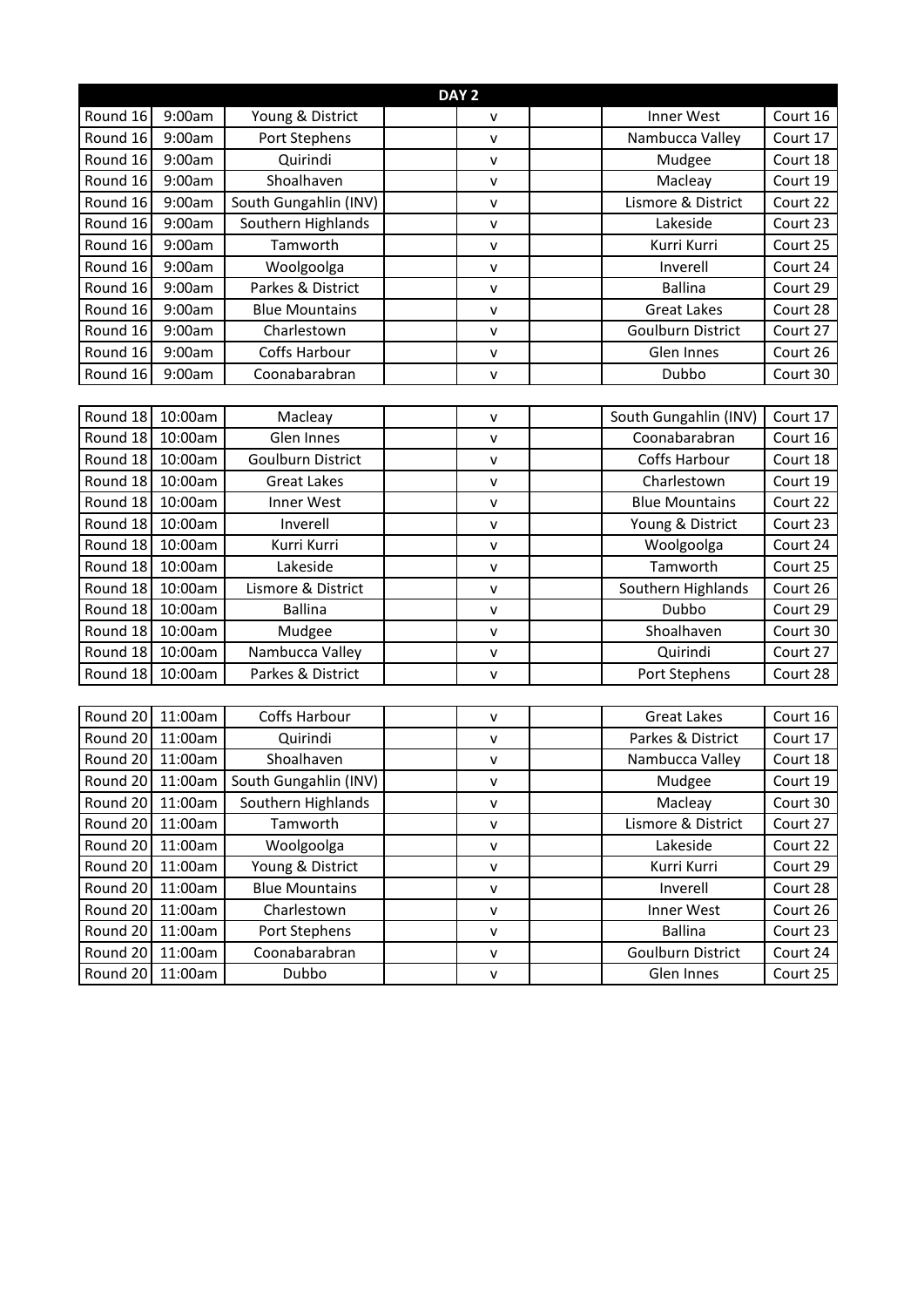| Round 22 | 12:00pm            | Parkes & District        | v                  | Shoalhaven               | Court 30 |
|----------|--------------------|--------------------------|--------------------|--------------------------|----------|
| Round 22 | 12:00pm            | <b>Goulburn District</b> | v                  | Dubbo                    | Court 29 |
| Round 22 | 12:00pm            | <b>Great Lakes</b>       | v                  | Coonabarabran            | Court 16 |
| Round 22 | 12:00pm            | Inner West               | $\mathsf{v}$       | Coffs Harbour            | Court 28 |
| Round 22 | 12:00pm            | Inverell                 | v                  | Charlestown              | Court 27 |
| Round 22 | 12:00pm            | Kurri Kurri              | v                  | <b>Blue Mountains</b>    | Court 26 |
| Round 22 | 12:00pm            | Lakeside                 | v                  | Young & District         | Court 25 |
| Round 22 | 12:00pm            | Lismore & District       | v                  | Woolgoolga               | Court 24 |
| Round 22 | 12:00pm            | Macleay                  | v                  | Tamworth                 | Court 23 |
| Round 22 | 12:00pm            | Mudgee                   | $\pmb{\mathsf{V}}$ | Southern Highlands       | Court 22 |
| Round 22 | 12:00pm            | Nambucca Valley          | v                  | South Gungahlin (INV)    | Court 18 |
| Round 22 | 12:00pm            | <b>Ballina</b>           | v                  | Glen Innes               | Court 17 |
| Round 22 | 12:00pm            | Port Stephens            | v                  | Quirindi                 | Court 19 |
|          |                    |                          |                    |                          |          |
| Round 24 | 1:00pm             | Glen Innes               | v                  | <b>Goulburn District</b> | Court 30 |
| Round 24 | 1:00pm             | Shoalhaven               | $\mathsf{v}$       | Port Stephens            | Court 29 |
| Round 24 | 1:00pm             | South Gungahlin (INV)    | v                  | Parkes & District        | Court 28 |
| Round 24 | 1:00pm             | Southern Highlands       | v                  | Nambucca Valley          | Court 27 |
| Round 24 | 1:00pm             | Tamworth                 | v                  | Mudgee                   | Court 26 |
| Round 24 | 1:00pm             | Woolgoolga               | $\mathsf{v}$       | Macleay                  | Court 25 |
| Round 24 | 1:00pm             | Young & District         | v                  | Lismore & District       | Court 24 |
| Round 24 | 1:00pm             | <b>Blue Mountains</b>    | v                  | Lakeside                 | Court 23 |
| Round 24 | 1:00pm             | Charlestown              | v                  | Kurri Kurri              | Court 22 |
| Round 24 | 1:00pm             | Coffs Harbour            | v                  | Inverell                 | Court 19 |
| Round 24 | 1:00 <sub>pm</sub> | Coonabarabran            | V                  | Inner West               | Court 18 |
| Round 24 | 1:00pm             | Dubbo                    | $\mathsf{v}$       | <b>Great Lakes</b>       | Court 17 |
| Round 24 | 1:00 <sub>pm</sub> | Quirindi                 | $\mathsf{v}$       | Ballina                  | Court 16 |
|          |                    |                          |                    |                          |          |
| Round 26 | 2:00pm             | Quirindi                 | $\mathsf{v}$       | Shoalhaven               | Court 30 |
| Round 26 | 2:00pm             | <b>Great Lakes</b>       | $\mathsf{v}$       | Glen Innes               | Court 29 |
| Round 26 | 2:00pm             | Inner West               | v                  | Dubbo                    | Court 28 |
| Round 26 | 2:00pm             | Inverell                 | v                  | Coonabarabran            | Court 27 |
| Round 26 | 2:00 <sub>pm</sub> | Kurri Kurri              | $\pmb{\mathsf{V}}$ | Coffs Harbour            | Court 26 |
| Round 26 | 2:00pm             | Lakeside                 | v                  | Charlestown              | Court 25 |
| Round 26 | 2:00pm             | Lismore & District       | $\pmb{\mathsf{V}}$ | <b>Blue Mountains</b>    | Court 24 |
| Round 26 | 2:00pm             | Macleay                  | $\mathsf{V}$       | Young & District         | Court 23 |
| Round 26 | 2:00pm             | Mudgee                   | $\mathsf{V}$       | Woolgoolga               | Court 22 |
| Round 26 | 2:00pm             | Nambucca Valley          | $\mathsf{v}$       | Tamworth                 | Court 19 |
| Round 26 | 2:00pm             | Parkes & District        | v                  | Southern Highlands       | Court 18 |
| Round 26 | 2:00pm             | Port Stephens            | v                  | South Gungahlin (INV)    | Court 17 |
| Round 26 | 2:00pm             | <b>Ballina</b>           | $\mathsf{V}$       | Goulburn District        | Court 16 |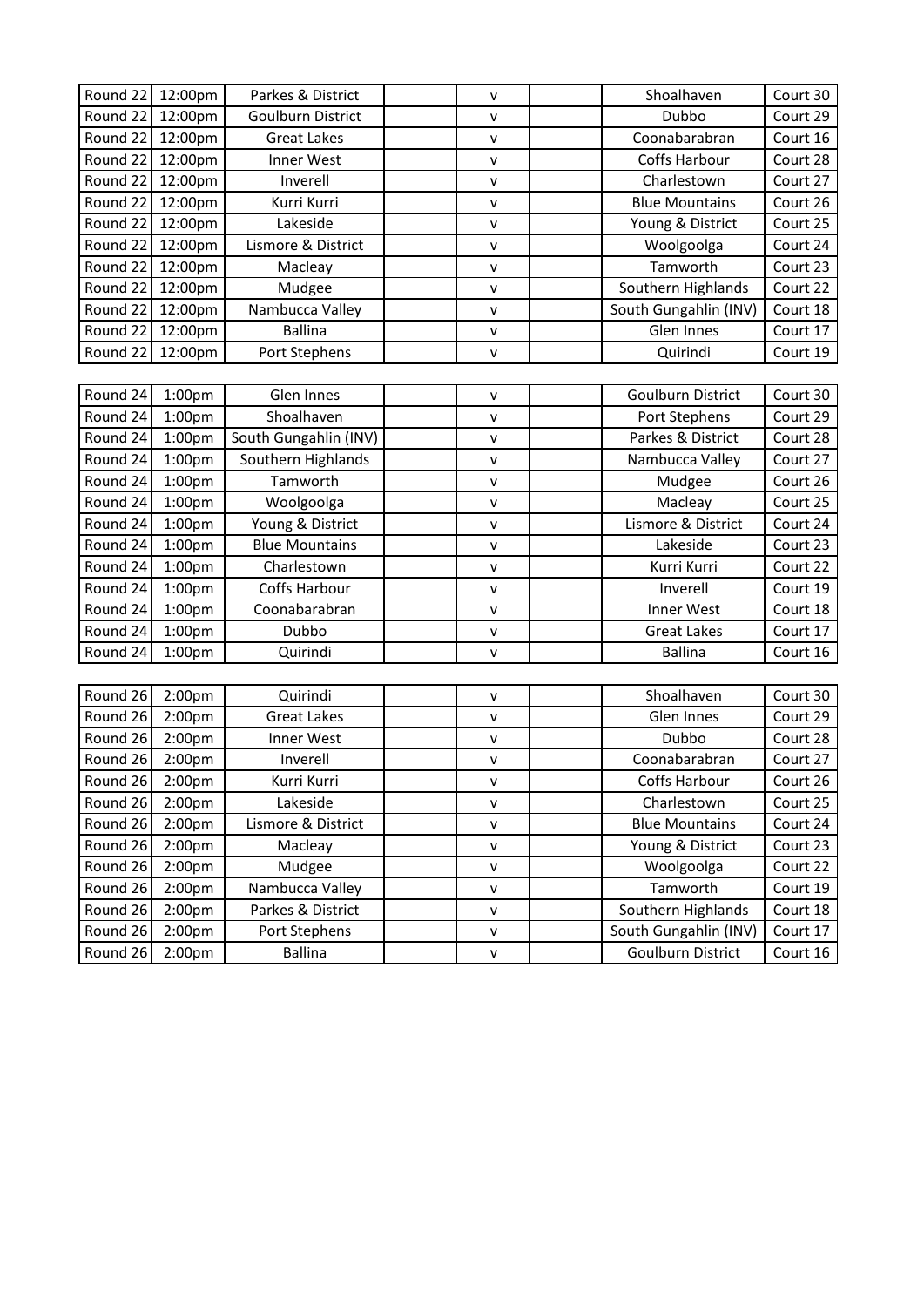| DAY <sub>3</sub> |         |                          |              |                          |          |
|------------------|---------|--------------------------|--------------|--------------------------|----------|
| Round 27         | 8:30am  | Glen Innes               | v            | Inner West               | Court 30 |
| Round 27         | 8:30am  | South Gungahlin (INV)    | v            | Quirindi                 | Court 29 |
| Round 27         | 8:30am  | Southern Highlands       | V            | Port Stephens            | Court 28 |
| Round 27         | 8:30am  | Tamworth                 | v            | Parkes & District        | Court 27 |
| Round 27         | 8:30am  | Woolgoolga               | v            | Nambucca Valley          | Court 26 |
| Round 27         | 8:30am  | Young & District         | v            | Mudgee                   | Court 25 |
| Round 27         | 8:30am  | <b>Blue Mountains</b>    | $\mathsf{v}$ | Macleay                  | Court 24 |
| Round 27         | 8:30am  | Charlestown              | ٧            | Lismore & District       | Court 23 |
| Round 27         | 8:30am  | Coffs Harbour            | ۷            | Lakeside                 | Court 22 |
| Round 27         | 8:30am  | Coonabarabran            | V            | Kurri Kurri              | Court 19 |
| Round 27         | 8:30am  | Dubbo                    | v            | Inverell                 | Court 18 |
| Round 27         | 8:30am  | Shoalhaven               | V            | <b>Ballina</b>           | Court 17 |
| Round 27         | 8:30am  | <b>Goulburn District</b> | V            | <b>Great Lakes</b>       | Court 16 |
|                  |         |                          |              |                          |          |
| Round 29         | 9:30am  | Port Stephens            | v            | Tamworth                 | Court 30 |
| Round 29         | 9:30am  | Inner West               | ۷            | <b>Goulburn District</b> | Court 29 |
| Round 29         | 9:30am  | Inverell                 | $\mathsf{v}$ | Glen Innes               | Court 28 |
| Round 29         | 9:30am  | Kurri Kurri              | V            | Dubbo                    | Court 27 |
| Round 29         | 9:30am  | Lakeside                 | v            | Coonabarabran            | Court 26 |
| Round 29         | 9:30am  | Lismore & District       | v            | Coffs Harbour            | Court 25 |
| Round 29         | 9:30am  | Macleay                  | V            | Charlestown              | Court 24 |
| Round 29         | 9:30am  | Mudgee                   | $\mathsf{v}$ | <b>Blue Mountains</b>    | Court 23 |
| Round 29         | 9:30am  | Nambucca Valley          | V            | Young & District         | Court 22 |
| Round 29         | 9:30am  | Parkes & District        | v            | Woolgoolga               | Court 19 |
| Round 29         | 9:30am  | <b>Ballina</b>           | $\mathsf{v}$ | <b>Great Lakes</b>       | Court 18 |
| Round 29         | 9:30am  | Quirindi                 | v            | Southern Highlands       | Court 17 |
| Round 29         | 9:30am  | Shoalhaven               | V            | South Gungahlin (INV)    | Court 16 |
|                  |         |                          |              |                          |          |
| Round 31         | 10:30am | Dubbo                    | ۷            | Lakeside                 | Court 30 |
| Round 31         | 10:30am | Southern Highlands       | $\mathsf{v}$ | Shoalhaven               | Court 29 |
| Round 31         | 10:30am | Tamworth                 | $\mathsf{v}$ | Quirindi                 | Court 28 |
| Round 31         | 10:30am | Woolgoolga               | ۷            | Port Stephens            | Court 27 |
| Round 31         | 10:30am | Young & District         | v            | Parkes & District        | Court 26 |
| Round 31         | 10:30am | <b>Blue Mountains</b>    | v            | Nambucca Valley          | Court 25 |
| Round 31         | 10:30am | Charlestown              | v            | Mudgee                   | Court 24 |
| Round 31         | 10:30am | Coffs Harbour            | v            | Macleay                  | Court 23 |
| Round 31         | 10:30am | Coonabarabran            | $\mathsf{v}$ | Lismore & District       | Court 22 |
| Round 31         | 10:30am | South Gungahlin (INV)    | v            | <b>Ballina</b>           | Court 19 |
| Round 31         | 10:30am | Glen Innes               | v            | Kurri Kurri              | Court 18 |
| Round 31         | 10:30am | Goulburn District        | v            | Inverell                 | Court 17 |
| Round 31         | 10:30am | <b>Great Lakes</b>       | $\mathsf{v}$ | Inner West               | Court 16 |